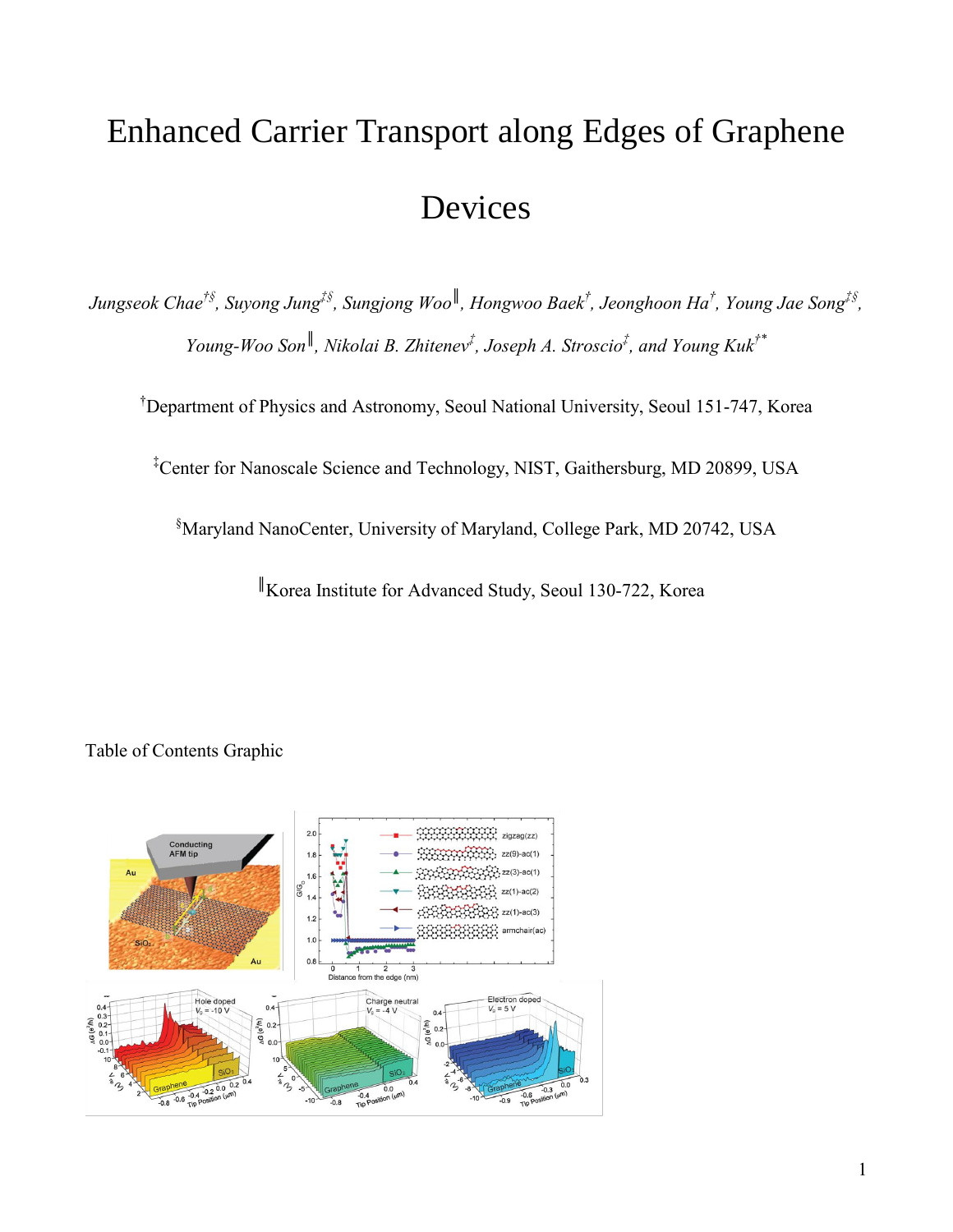#### ABSTRACT

The relation between macroscopic charge transport properties and microscopic carrier distribution is one of the central issues in the physics and future applications of graphene devices (GDs). We find strong conductance enhancement at the edges of GDs using scanning gate microscopy. This result is explained by our theoretical model of the opening of an additional conduction channel localized at the edges by depleting accumulated charge by the tip.

KEYWORDS : Graphene, Edge, Edge state, Scanning gate microscopy

#### MANUSCRIPT TEXT

Electronic states located at a surface with energies near the Fermi level lying within the bulk band gap can significantly contribute to a material's overall conductance, for example, as in the case of topological insulators. Similarly, when extra edge states are present at cut edges of a graphene stripe near the Dirac point<sup>1,2</sup>, they may completely alter the existing transport models mostly considering carrier scattering in the bulk stripe. A substantial portion of the transport current may flow through the edge states without much carrier scattering. The unique properties of edge states have been addressed in many theoretical studies. Moreover, unique graphene devices (GDs) that have no analog in conventional semiconductor electronics have been proposed, such as a pseudo-spin filter<sup>3</sup>, which depend on the graphene edge termination. For narrower graphene strips such as in nano-ribbon devices, the contribution of the edge states become even more substantial<sup>4,5</sup>. Central to all these issues is the question, "How does the geometric and electronic structure of a graphene edge affect the carrier transport?" This problem is barely addressed experimentally through conventional transport measurements because it is extremely difficult to isolate the transport current through the edges from the bulk in conventional current-voltage (I-V) measurements.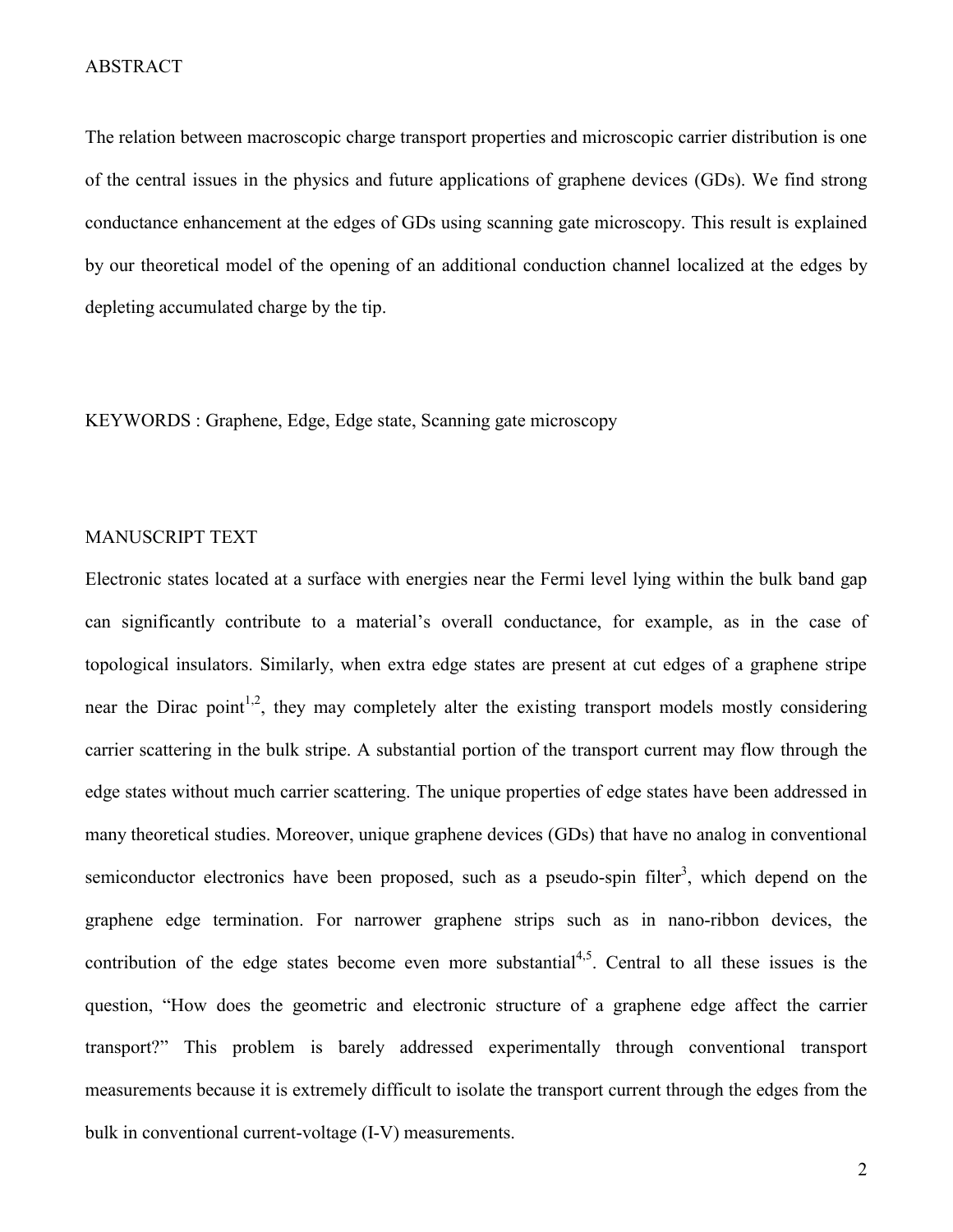Here, we have used a scanning gate microscope (SGM) with x-y positioning motors as an experimental tool to probe the impact of the edge effects on the transport properties of GDs. In SGM, a conductive atomic force microscope (AFM) tip was used as a local top gate to induce an electrostatic potential and alter the Fermi level and the carrier density over the selected area of interest<sup>6-8</sup>. The transport signal change (conductance variation  $( \Delta G )$ ) in the presence of the AFM tip-gate revealed how the local electronic structure of a sample contributes to its macroscopic transport properties. The utility of SGM has been demonstrated in other two-dimensional electron gas (2DEG) systems by probing carrier scattering from impurities<sup>9</sup>, single electron charging effects<sup>10</sup>, quantum confinement, and coherent electron flows<sup>11-13</sup>. The exposure of the graphene surface and the presence of a back gate have facilitated SGM microscopic studies at a density range and with spatial resolution far exceeding those in previous SGM studies of semiconductor 2DEG. The required accuracy of tip positioning was achieved using a precise sample stage and a high resolution optical microscope equipped for the SGM setup (Fig. S1 and Movie S1). All the data presented in this letter is obtained in liquid nitrogen temperature.

In this study, we present SGM measurements of a single-layer GD fabricated on a  $Si/SiO<sub>2</sub>$  substrate<sup>14</sup>. We observe an unexpected conductance enhancement along the edges of charged GDs dependent on the sign of charge carriers and the polarity of the tip-gating bias. Inside the GDs, the effect of gating by the AFM tip is qualitatively similar to a back-gate electrode. We attribute conductance enhancements at the edge of doped GDs to the opening of an additional conduction channel induced by the charge accumulation and the corresponding shift of the local Dirac point at the graphene edges (Fig. 1a) and local tip-gating. Our experimental observations are successfully explained by an electrostatic model and electronic structure calculations.

AFM topographic images were obtained by employing a non-invasive, non-contact frequency modulation mode<sup>15,16</sup>. Figure 1b is a topographic image of a GD that shows a clear distinction between the underlying  $SiO<sub>2</sub>$ , the graphene layer, and the edges of the graphene flake. The magnified image reveals graphene topographic corrugation expected for exfoliated flakes (inset of Fig. 1b). To ensure non-invasive SGM measurements at a corrugated graphene surface, the AFM and SGM are performed in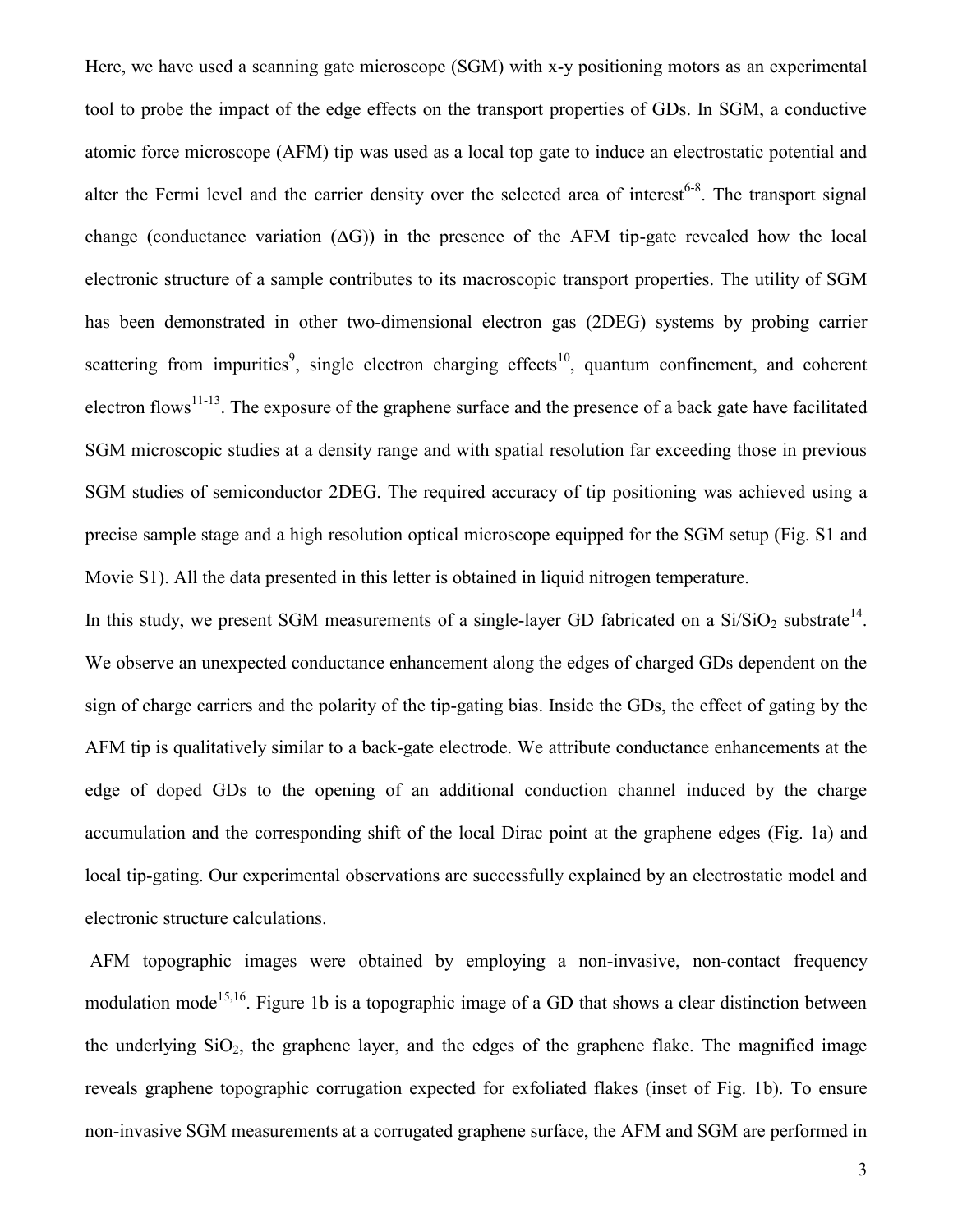sequential scans as illustrated in Fig. 1c. After the first AFM line scan ((a) in Fig. 1c), the tip is lifted by a pre-defined height,  $\approx 10$  nm ((b) in Fig. 1c). Then, in the SGM line scan ((c) in Fig. 1c), the tip follows the topography profile recorded in the previous AFM scan with a voltage applied to the tip, while monitoring dc conductance (G=I/V) variation across the two-probe source-drain metal contacts. The back-gate is used to tune the Fermi energy  $(E_F)$  with respect to the Dirac point, controlling the carrier type, electron or hole, and the carrier density inside the GDs. After finishing the SGM line scan, the tip is re-approached to the surface ((d) in Fig. 1c) without a tip-gating bias to prepare for the next AFM line scan.

Figure 1d shows how local tip-gating affects the dc conductance of a GD. For this measurement, the AFM tip is positioned at the center of a GD and the back-gate voltage is set at the charge neutrality point  $(V_D = -6 V)$ . In a similar way to the back-gating results, the conductance increases with tip-gate voltage. With an applied electric field from a biased AFM tip, additional charged carriers are induced locally in the graphene channel, resulting in increased conductance. Inside the bulk channel of a GD, the AFM tip is acting like a typical top-gate electrode<sup>17</sup>.

We now focus on how the SGM signal changes at the edge of the GDs in the presence of a local tipgating electrode. As shown in a topographic image of the GD in Fig. 2a, the edge of the GD is located at the top-left corner. In this device, the charge neutrality point is measured at  $V_g = -15$  V. When  $V_{Tip} = 0$ V (Fig. 2b), the SGM signal is similar throughout the GD. However, the difference between the edge and the interior of the graphene becomes dramatic when a negative  $V_{Tip}$  is applied (Fig. 2c). As shown in Fig. 2c, the SGM signal at the edge is enhanced by a factor of 10 compared with those inside the GD. Interestingly, there is no such SGM signal enhancement when a positive  $V_{Tip}$  is applied (Fig. 2d). The dependence of the SGM signal on  $V_{Tip}$  measured with the tip positioned at the edge shown in Fig. 2e is very different from the bulk response. When the back-gate is set at  $V_D$  + 15 V, i.e.  $V_g$  = 0 V, the conductance should decrease with decreasing tip-gate voltage, indicated by the solid black line in Fig. 2e. When the tip is located at the edge, however, the conductance increases at negative  $V_{Tip}$ . This suggests that the conductance enhancement at the edge is related to the presence of the graphene edge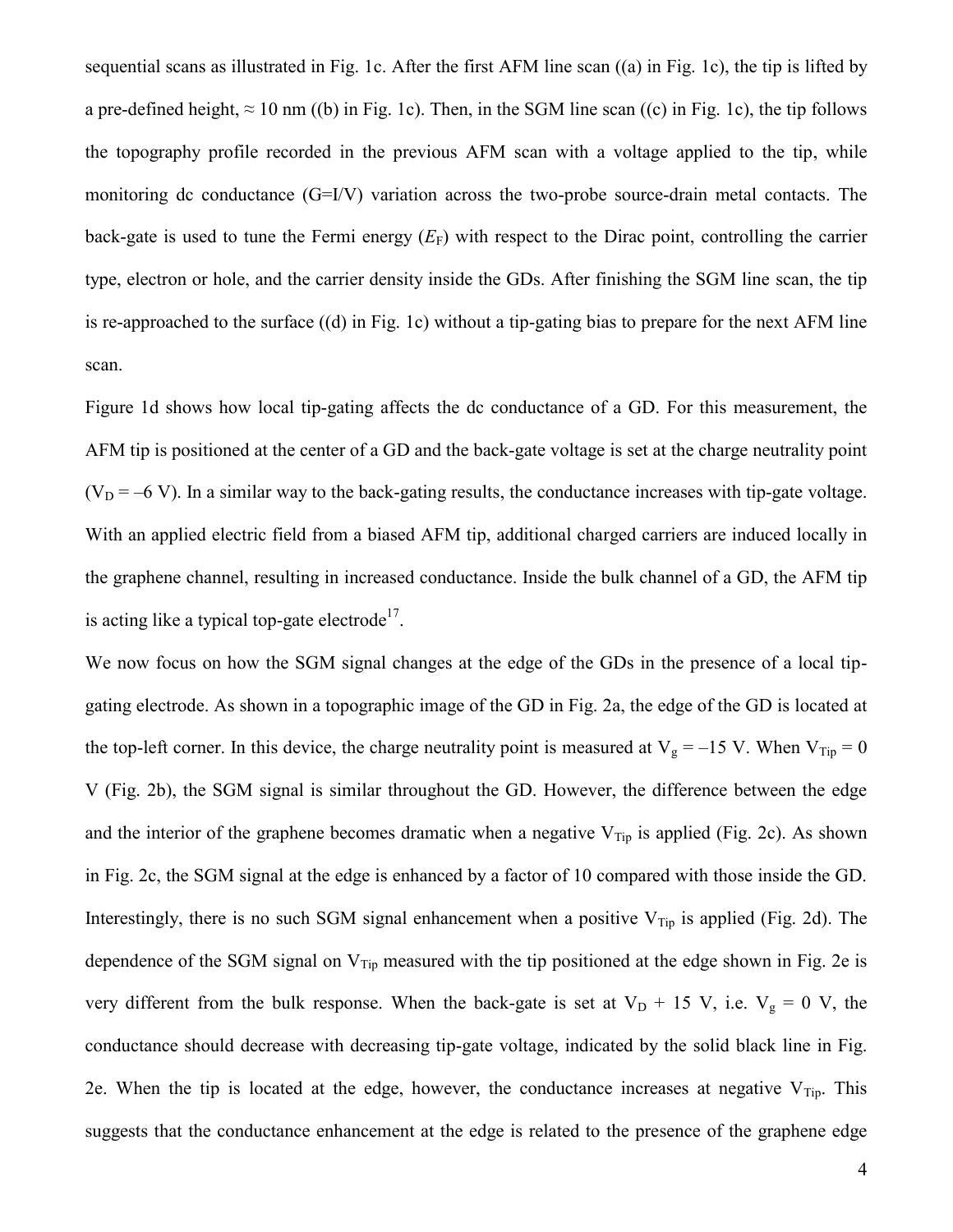and its electronic structure, not to the electrostatically induced charges between the tip and the GDs as observed inside the bulk channel.

To further investigate the origin of the conductance enhancement at the edges, we performed the same SGM measurements with varying carrier density and sign in another GD with a charge neutrality point of  $V_g = -4$  V. The width and length of graphene channel are 1.6  $\mu$ m and 2.3  $\mu$ m, respectively. Figure 3a shows the macroscopic conductance as a function of back-gate voltage. Figures 3b-d show  $V_{Tip}$ dependent SGM line profiles measured across the edge with the carrier density corresponding to holedoped (Fig. 3b), charge neutrality point (Fig. 3c) and electron-doped (Fig. 3d). For these measurements, the SGM signal is recorded at a fixed back-gate voltage and at different tip-gate voltages between  $-10$  V and 10 V.

At the charge neutrality point,  $V_g = -4$  V (Fig. 3c), the SGM signal is similar at the edge and in the interior of the GD within the range of  $V_{Tip}$  from –10 V to 10 V. However, when the GD is hole-doped at  $V<sub>g</sub> = -10$  V (Fig. 3b), a conductance enhancement at the edge is observed, only at positive  $V<sub>Tip</sub>$ . Conversely, the same conductance enhancement at the edge is seen at negative  $V_{\text{Tip}}$  for the electrondoped GD at  $V_g = 5$  V (Fig. 3d). These observations are consistent with those in Fig. 2.

The spatial variation of the SGM signals shown in Figs. 3e-g reveals that conductance enhancement is nearly constant along the edge. Each SGM map in Figs. 3e-g (1.3  $\mu$ m × 1.3  $\mu$ m) is obtained at the same gate voltages as Figs. 3b-d; hole-doped ( $V_g = -10$  V for Figs. 3b and e), charge neutral ( $V_g = -4$  V for Figs. 3c and f), and electron-doped ( $V_g = 10$  V for Figs. 3d and g), and with the tip-gating voltage set at  $V_{Tip} = 10$  V for both Figs. 3e and f and at  $V_{Tip} = -10$  V for Fig. 3g. The conductance enhancement at the edge is measured up to 0.3  $G_0$  (= e<sup>2</sup>/h) and shows little dependence on spatial location along the graphene edge.

Several scenarios can be considered for the origin of the observed SGM results of the graphene edge. First, a suppression of scattering by randomly distributed impurities or local disorder along the edges may result in the conductance enhancement. However, that can be ruled out because the charge-transport mechanism in our GDs is diffusive and the observed conductance enhancement is homogeneous along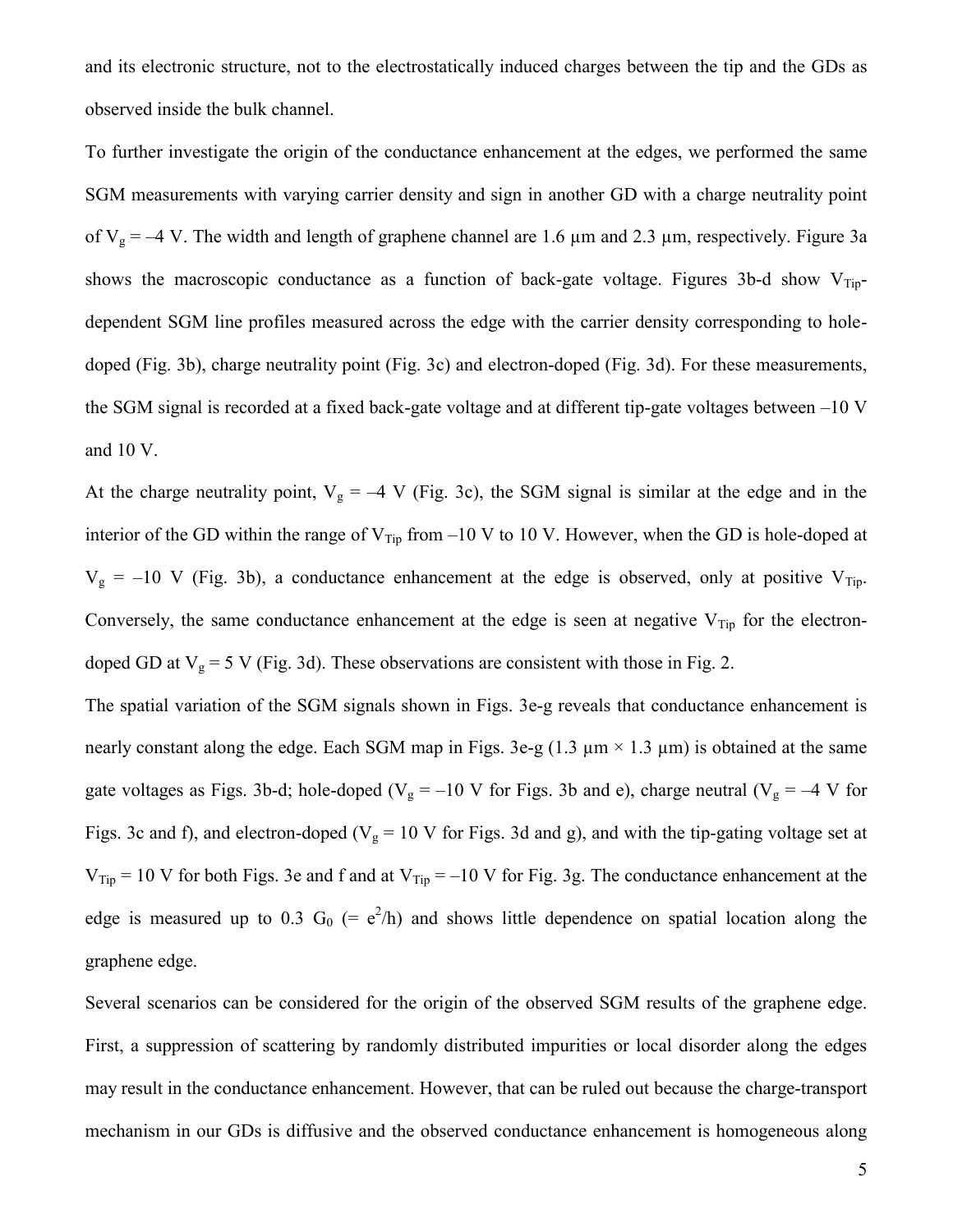the edges over a micrometer scale. Second, the variations in inter-edge scattering in the presence of a SGM tip potential can be also ruled out because the width of our GDs is wider than one micrometer.

Third, from the experimental result that the conductance enhancement at the edge is not observed in a neutral GD but only in a doped GD, we can infer that the charge accumulation at the true 2D edges of a graphene strip may result in the conductance enhancement. In a doped GD, the excess charge shows strong accumulation diverging as  $x^{-1/2}$  at the edge<sup>18</sup> by the diverging electrostatic potential at edge as shown in the electrostatic calculation (Fig. S3). From the linear dispersion relation of graphene near the *K* point, the local variation of the Dirac point,  $E_D$ , referenced to the constant Fermi level,  $E_F$ , as a function of excess electron density, can be approximately deduced as  $E_D(n_e)/E_F = -\text{sgn}(n_e) (\left|n_e\right|/n_o)^{1/2}$ , where  $n<sub>o</sub> = 8.225 \times 10^{13}$  cm<sup>-2</sup>, as illustrated in Fig. 1a. However, this effect alone cannot explain the observed tip bias dependence. We measured the conductance enhancement at the edges of the GD by applying a tip bias which depletes the existing charge. For example, in an electron-doped GD, the conductance should decrease while decreasing the negative tip bias but the measured data increases with decreasing negative tip bias as shown in Fig. 2e.

Fourth, one can consider a model in which localized states at the edge<sup>1,19</sup> and the charge accumulation are incorporated together. The localized edge states with a flat dispersion have been recently observed in scanning tunneling spectroscopy measurements<sup>19</sup>. In this model, the enhancement mechanism may arise from the opening of an edge conductance channel by the tip gating potential. In order to demonstrate that this model explains the observed results, the electronic structure and the transport properties are calculated using a tight-binding Hamiltonian and quantum scattering theory<sup>2</sup> with modulation of the onsite energy of each carbon atom to incorporate the shift of the Dirac point across the device.

The calculation for GNRs with homogeneous zigzag-shaped edges shows that the overall band structure is shifted by  $E_D(n_e)$  since the region with strong charge accumulation is relatively narrow, and there the shift of the Dirac point at the edge is  $E_D(n_{e,GNR}(x = w_G/2))$ . However, there is a significant new outcome; the states which were originally in a flat band of zigzag-shaped edges (Fig. 4a) now curve downward due to the accumulated charge density at the edge (Fig. 4b). Such dispersion change creates two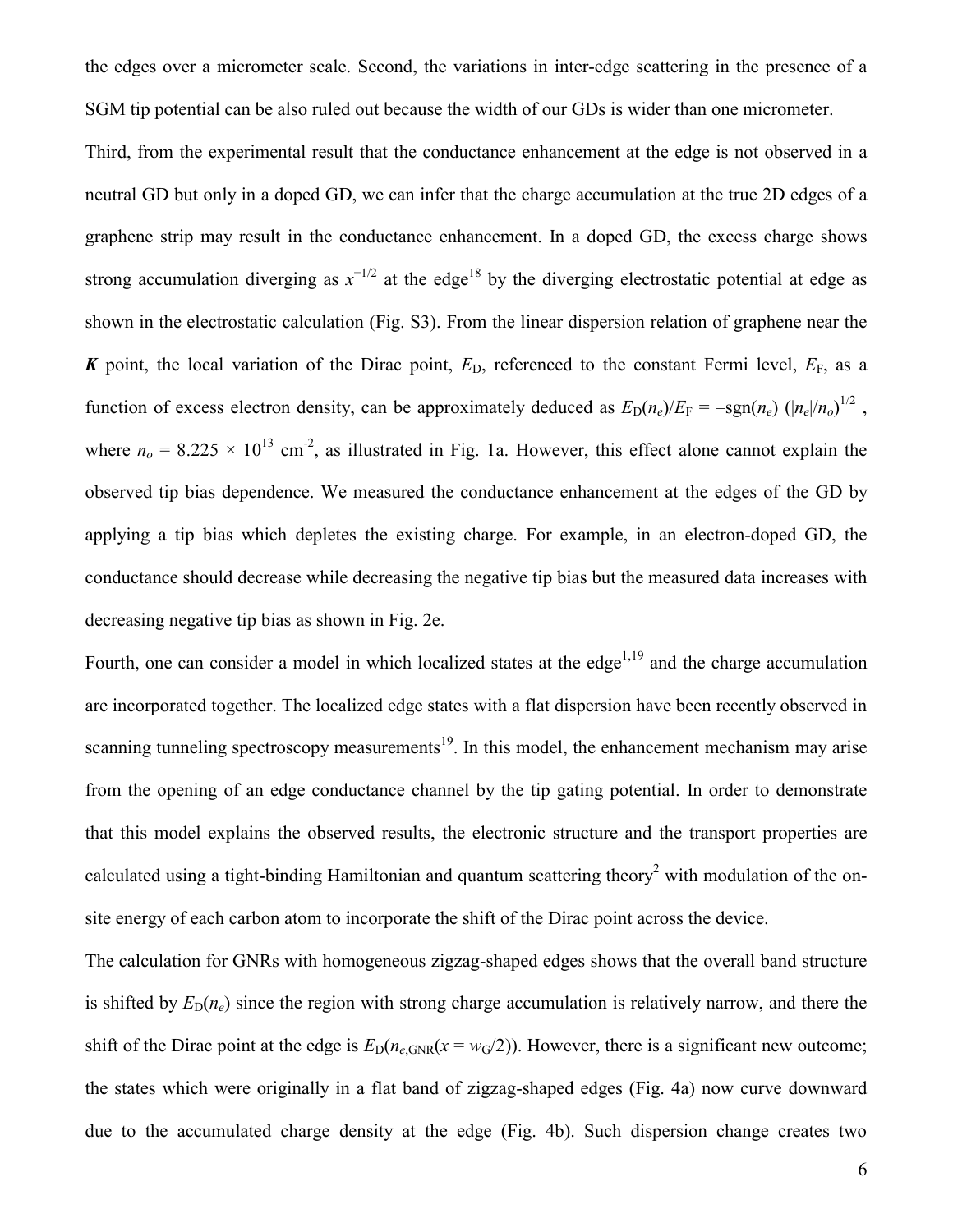additional degenerate channels curving down as shown in Fig. 4b, or the *edge* band. The channels are, however, below the Fermi level so that no additional conductance is gained at the Fermi level in the GD. To understand the origin of increased conductance, we calculated local Dirac point variations across a GD, based on electrostatic analysis and the tip gating effect. The calculation of Dirac point variations from the Fermi level,  $E_D(n_{e,\text{tot}}(x))$  -  $E_F$ , along the lateral distance at the central axis of the GD, shows a charge inversion under the tip position with sufficient tip-gating voltage, where  $n_{e,tot}(x)$  is the total excess electron density by the tip and the GNR. For  $V_g = 10$  V (electron-doped, corresponding to the experimental parameter in Fig. 3d) and tip height of 30 nm, we can obtain a protrusion of  $n_{e,tot}(x)$  near the tip position with  $V_{Tip} = -3 V$ . However, with  $V_{Tip} = -5 V$ , the electric field is strong enough to induce the charge inversion and a local hole domain under the tip. As the tip moves toward the edge, the symmetry of the two GD edges is broken so that the degeneracy of the edge band is lifted. When the tip is positioned at the edge, the band structure at the Brillouin zone boundary of the corresponding localized edge state is bent upward and crosses the Fermi level as shown in Fig. 4c. The crossover is related to the local inversion, from electron to hole-doping at the graphene edge due to the tip potential. This crossing at the Fermi level provides an additional conduction channel and shows the basic physics of the conductance enhancement at the edge of the GD.

To illustrate the mechanism for the conductance enhancement, we calculate the conductance through the GD based on the Landauer formula including the thermal broadening of the Fermi-Dirac distribution. This calculation is meant to illustrate the mechanism and the order of magnitude of the enhancement. Figure 4d shows the simulated conductance enhancement for different atomic edge structures. The conductance enhancement caused by the additional channel formed at the edge is insensitive to the detailed atomic configurations along the edges. We note that the conductance enhancement is predicted with small portions of 'zigzag' structure at the edge with the single exception: the perfect armchairedged GNR shows no conductance enhancement because the flat band at the Fermi level (shown in Fig. 4a for 'zigzag' structure) does not exist for a perfect armchair-edged GNR, which cause electrons to delocalize away from the edges so that the localized electric field from the conducting tip does not affect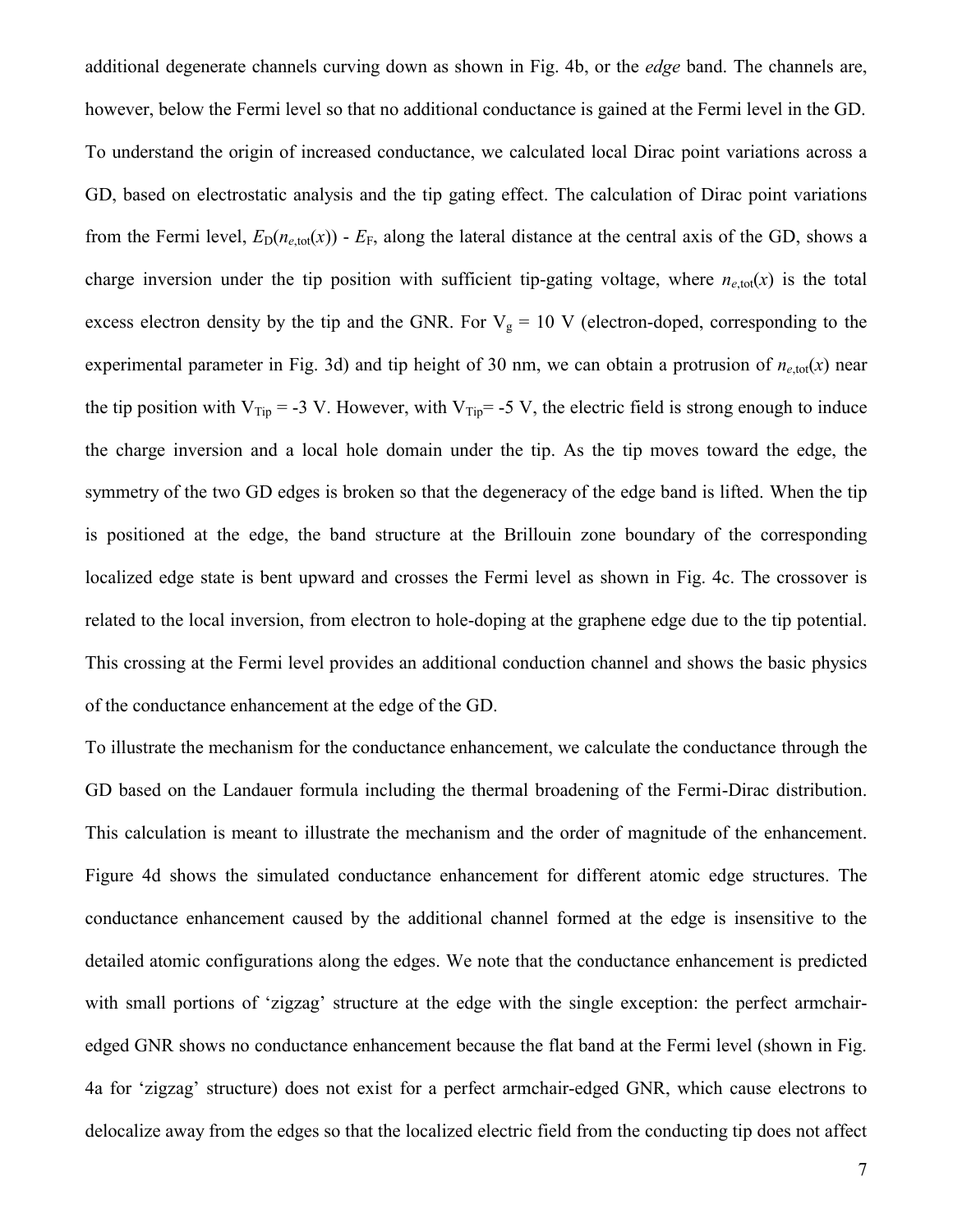transport as much. The robustness of the enhancement and the homogeneous response along the edge is dictated by the crossover of the *single channel*; the cross-over occurs exactly "once" independent of the width of the flat band. We have observed this conductance enhancement in all measured GDs, suggesting that there are different atomic structures at the edges including the zigzag structure. In this model, a two-dimensional extension of a one-dimensional model is used to find the physical origin that produces the conductance enhancement. Further study is needed to obtain quantitative agreement with the experimental data.

The magnitude of the observed conductance enhancement can be used to estimate the approximate lateral extent of the tip gating field. The lateral extent is strongly dependent on the tip potential. The extent is certainly larger than the apparent peak width of the SGM signal at the edge. As the tip is moved away from the edge into the bulk, the signal drop is affected by the shrinking of the inverted channel along the edge. From Fig. 3, the maximum conductance enhancement is  $\approx 0.3$  G<sub>0</sub>, which is about an 8 % change in total conductance. For the estimate, we assume that the conductance is mainly determined by the two device edges and that the inverted channel is perfectly conducting yielding the extent of the channel to be  $\approx$ 370 nm, or 16 % (the factor of 2 arises since other edge is unaffected) of the device length, at the highest tip potentials of  $\pm 10$  V. The same estimate at lower tip potential yields the lateral extent of the gating to be ≈100 nm at  $V_{Tip} = -2 V$ . This is consistent with another estimate based on the maximal amplitude of the SGM signal in the bulk (Fig. S2) indicating an effective length scale of  $\approx$ 100 nm at a tip potential of 2.5V. Therefore, the effective length scale by the tip can be extended to 400~500 nm at the tip voltage of  $\pm 10$  V and it is compatible to the estimated length scale in the experimental data. Therefore as the gating tip moves  $250~250$  nm away from graphene edges at  $\pm 10$  V, the SGN signal should decrease to the bulk value as shown in Figs. 3(b) and (d).

In conclusion, our SGM measurements demonstrate that the edge of a graphene sheet contributes to the transport properties very differently compared to an edge in a more conventional semiconductor 2DEG. The difference is caused by the band structure of graphene and by the atomic sharpness of the edge. The edge transport is significant even in a wide GD at high charge density, which is typical for many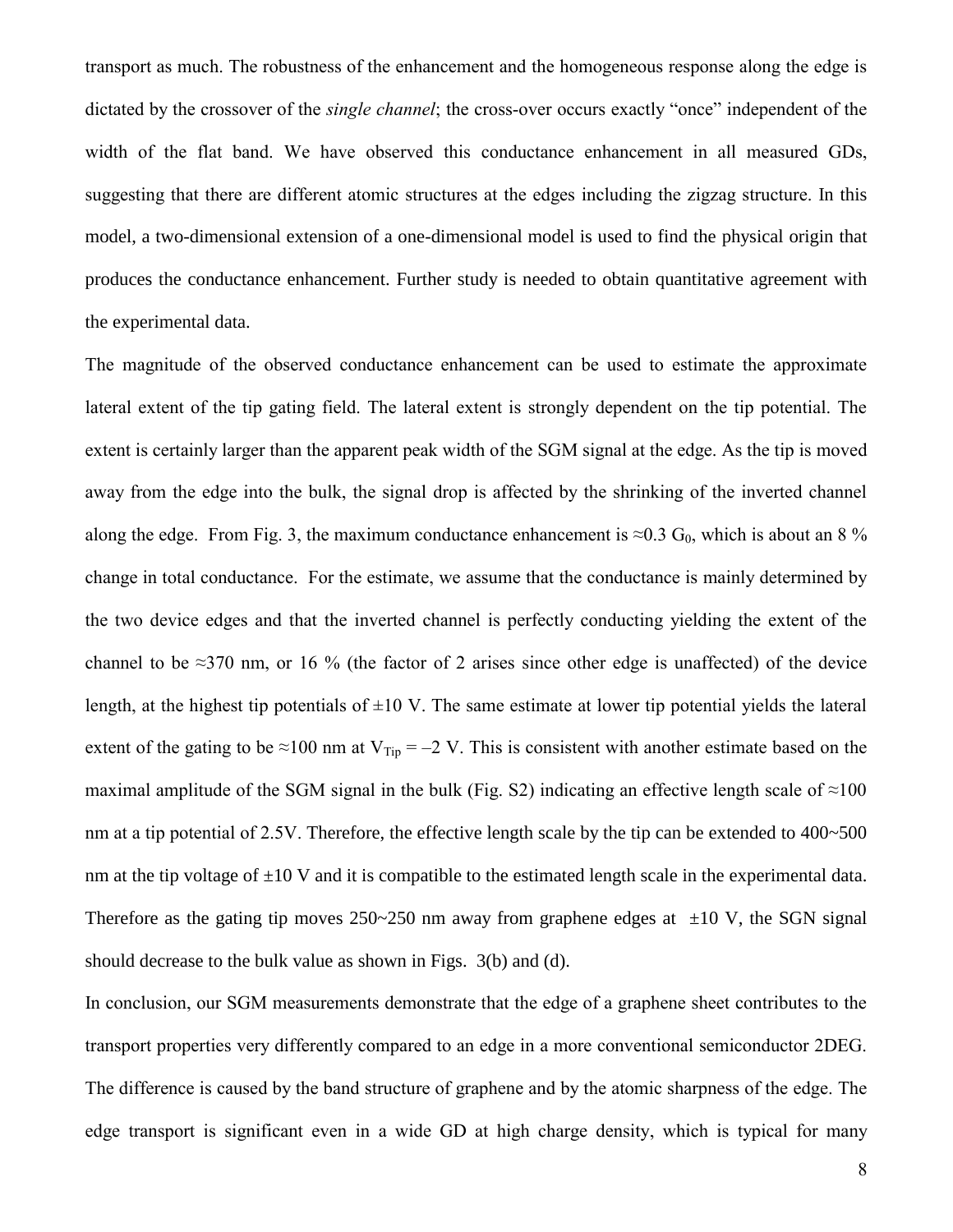potential applications. In narrow devices, such as a GNR, the edge transport becomes even more important for the proper understanding of its transport properties and the design of devices.

## **Acknowledgement**

This work was supported in part by the Korea Research Foundation Grant (MOEHRD) (KRF-2006- 0093847, KRF-2010-00349). Y.-W. S. was supported in part by the NRF grant funded by the government of Korea, MEST (QMMRC, R11-2008-053-01002-0). We acknowledge computational support from the CAC of KIAS

## **Supporting Information Available.**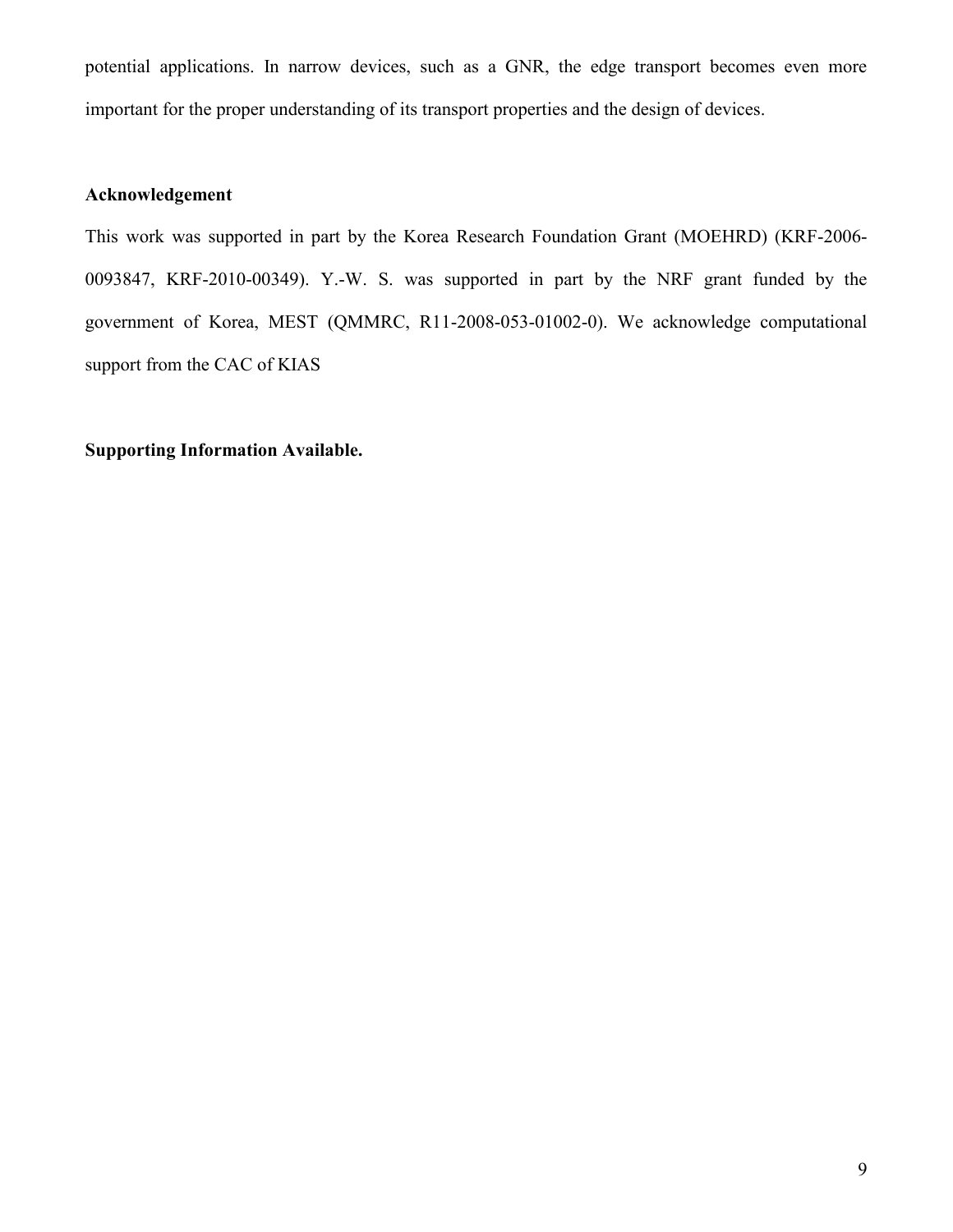#### **REFERENCES and NOTES**

- (1) Nakada, K. Fujita, M. Dresselhaus, G.; Dresselhaus, M. S. *Phys. Rev. B* **1996**, *54*, 17954.
- (2) Son, Y.-W. Cohen, M. L.; Louie, S. G. *Nature* **2006**, *444*, 347-349.
- (3) Rycerz, A. Tworzydlo, J.; Beenakker, C. W. J. *Nat Phys* **2007**, *3*, 172-175.
- (4) Son, Y.-W. Cohen, M. L.; Louie, S. G. *Phys. Rev. Lett.* **2006**, *97*, 216803.
- (5) Han, M. Y. Özyilmaz, B. Zhang, Y.; Kim, P. *Phys. Rev. Lett.* **2007**, *98*, 206805.
- (6) Heller, E. J. Aidala, K. E. LeRoy, B. J. Bleszynski, A. C. Kalben, A. Westervelt, R. M. Maranowski, K. D.; Gossard, A. C. *Nano Letters* **2005**, *5*, 1285-1292.
- (7) Freyn, A. Kleftogiannis, I.; Pichard, J.-L. *Phys. Rev. Lett.* **2008**, *100*, 226802.
- (8) Pala, M. G. Hackens, B. Martins, F. Sellier, H. Bayot, V. Huant, S.; Ouisse, T. *Phys. Rev. B* **2008**, *77*, 125310.
- (9) Hsu, J. W. P. Weimann, N. G. Manfra, M. J. West, K. W. Lang, D. V. Schrey, F. F. Mitrofanov, O.; Molnar, R. J. *Appl. Phys. Lett.* **2003**, *83*, 4559.
- (10) Hackens, B. Martins, F. Ouisse, T. Sellier, H. Bollaert, S. Wallart, X. Cappy, A. Chevrier, J. Bayot, V.; Huant, S. *Nat Phys* **2006**, *2*, 826-830.
- (11) Topinka, M. A. LeRoy, B. J. Westervelt, R. M. Shaw, S. E. J. Fleischmann, R. Heller, E. J. Maranowski, K. D.; Gossard, A. C. *Nature* **2001**, *410*, 183-186.
- (12) Aidala, K. E. Parrott, R. E. Kramer, T. Heller, E. J. Westervelt, R. M. Hanson, M. P.; Gossard, A. C. *Nat Phys* **2007**, *3*, 464-468.
- (13) Jura, M. P. Topinka, M. A. Urban, L. Yazdani, A. Shtrikman, H. Pfeiffer, L. N. West, K. W.; Goldhaber-Gordon, D. *Nat Phys* **2007**, *3*, 841-845.
- (14) Novoselov, K. S. Jiang, D. Schedin, F. Booth, T. J. Khotkevich, V. V. Morozov, S. V.; Geim, A. K. *Proceedings of the National Academy of Sciences of the United States of America* **2005**, *102*, 10451-10453.
- (15) Albrecht, T. R. Grutter, P. Horne, D.; Rugar, D. *J. Appl. Phys.* **1991**, *69*, 668.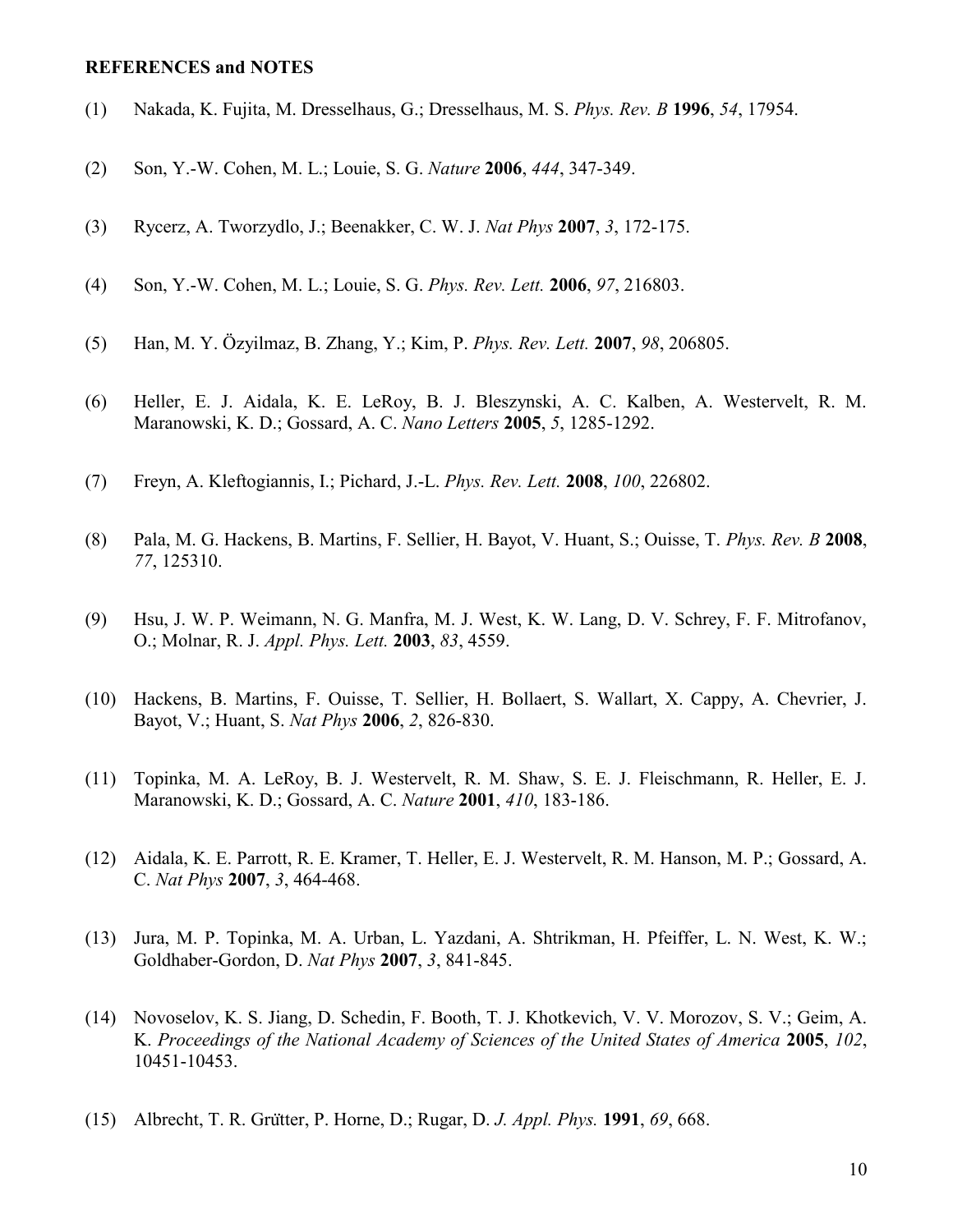- (16) Giessibl, F. J.; Bielefeldt, H. *Phys. Rev. B* **2000**, *61*, 9968.
- (17) Williams, J. R. DiCarlo, L.; Marcus, C. M. *Science* **2007**, *317*, 638-641.
- (18) Silvestrov, P. G.; Efetov, K. B. *Phys. Rev. B* **2008**, *77*, 155436.
- (19) Tao, C. Jiao, L. Yazyev, O. V. Chen, Y.-C. Feng, J. Zhang, X. Capaz, R. B. Tour, J. M. Zettl, A. Louie, S. G. Dai, H.; Crommie, M. F. *Nat Phys* **2011**, *7*, 616-620.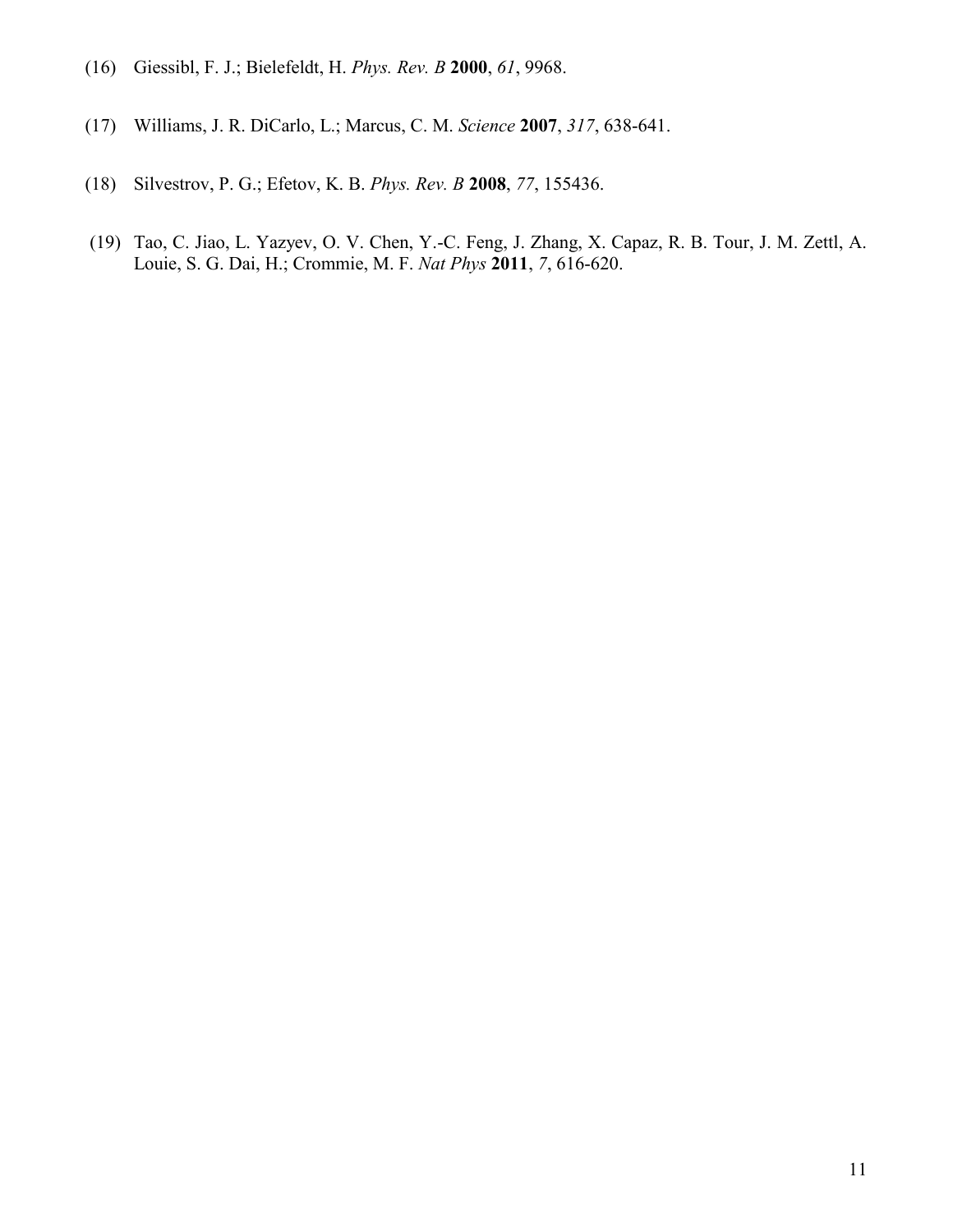

**Figure 1.** Graphene device and SGM measurement. (a) Schematic view of Dirac point  $(E_D)$  variation from the center to the edge of electron-doped graphene device. The local Dirac point is bent near the edge of doped-graphene due to the accumulated charge at the edge. (b) AFM topography image of the graphene device. The step edge between graphene and  $SiO<sub>2</sub>$  are located at both top-right and bottom-left corners. Inset: Magnified image of graphene area showing corrugation from the  $SiO<sub>2</sub>$  substrate. (c) Schematic diagram of SGM measurements. The basic principle of SGM operations from (a) to (d) are explained in the main text. The blue dot under the conductive AFM tip indicates the area strongly affected by the electrostatic field from the tip. (d) Conductance as a function of tip-gating voltages measured across two Au-contact electrodes (Fig. 1c). The back-gate voltage is set at the charge neutrality point  $(V_D)$  and the tip position is fixed at the center of graphene device.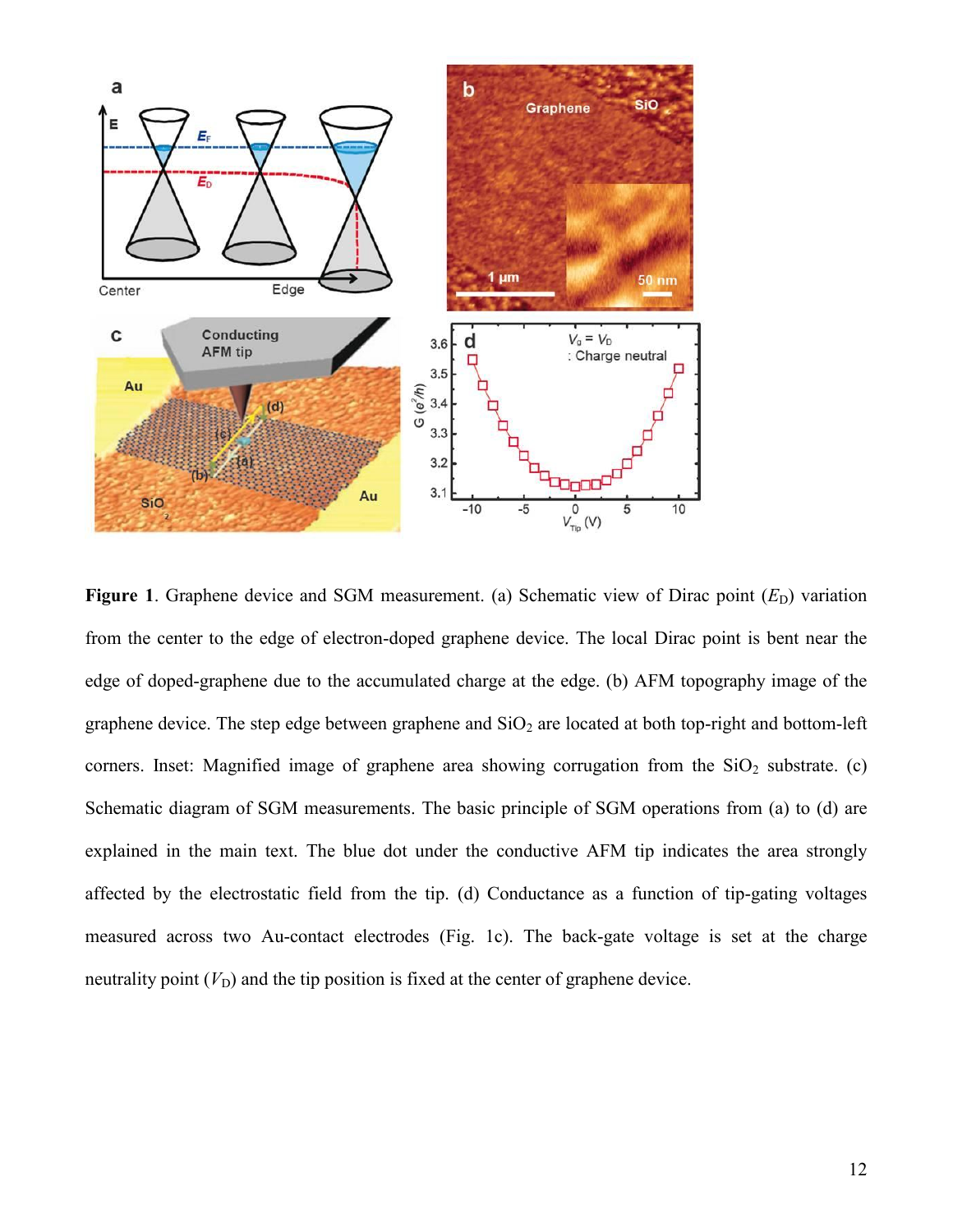

**Figure 2**. Conductance enhancement at the edge of a graphene device. (a) AFM topography image of graphene device showing corrugation in the graphene area and the step edge with  $SiO<sub>2</sub>$  located at top-left corner. (b-d) SGM maps obtained at the same location as Fig. 2a with different tip-gating voltages of  $V_{Tip} = 0$  V (b),  $V_{Tip} = -3$  V (c), and  $V_{Tip} = 3$  V (d). The back-gate voltage is set at  $V_g = 0$  V, at which graphene is doped with electrons at a density of  $1.22 \times 10^{12}$  cm<sup>-2</sup>. Conductance change is represented by color scale from purple (low) to light-blue (high): the plot range of each SGM map is (b) (4.93 to 4.96)  $G_0$ , (c) (4.95 to 5.23)  $G_0$ , and (d) (4.95 to 4.98)  $G_0$ . Conductance enhancement at the edge of graphene device with negative tip-gating voltage is clearly shown in Fig. 2c. (e) Conductance as a function of tipgating voltage at the edge of graphene- $SiO<sub>2</sub>$  interface. The data is averaged over the values along the edge and uncertainties represent one standard deviation. The back-gate voltage is set at  $V_g = 0$  V, which is shifted away by 15 V from the charge neutrality point (electron doped). A solid black line shows an expected conductance behavior with the tip positioned at the center of the GD.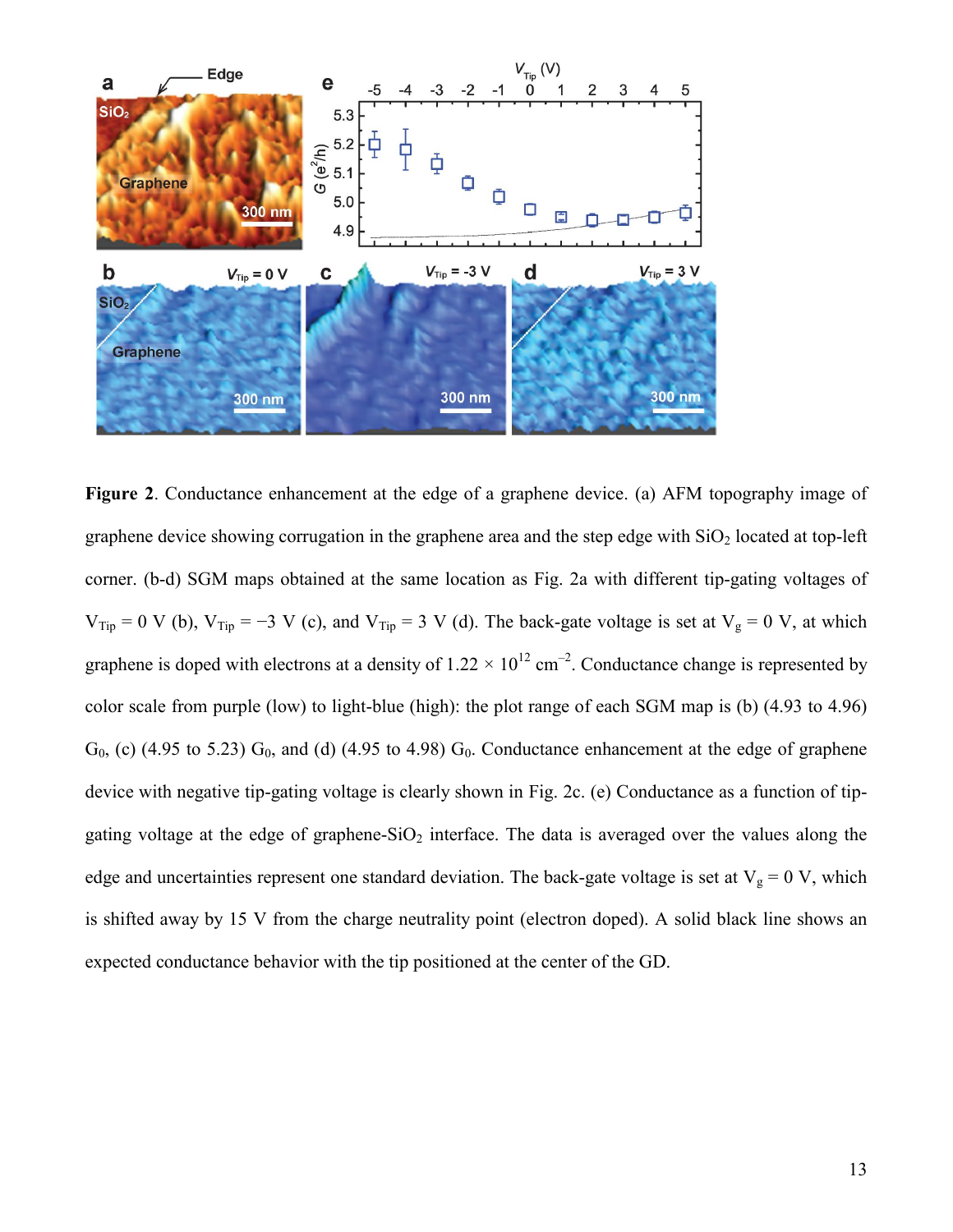

**Figure 3**. Carrier density-dependent conductance enhancement at the edge of a graphene device. (a) Conductance as a function of back-gate voltage without tip-gating. The charge neutrality point of the device is measured around  $V_g = -4$  V. The width and length of the graphene channel are 1.6 µm and 2.3 µm, respectively. The red, green and blue dots indicate back-gate voltages for each SGM measurement in Figs. 3b and e ( $V_g = -10$  V, hole doped), 3c and f ( $V_g = -4$  V, charge neutral), and 3d and g ( $V_g = 5$ V, electron doped), respectively. (b-d) SGM measurements as a function of tip-gating voltage across the edge of the graphene device. The back-gate voltage is adjusted to modulate the doping-level inside the device from hole-doped ( $V_g = -10 V$ , Fig. 3b), charge neutral ( $V_g = -4 V$ , Fig. 3c), and electron-doped ( $V<sub>g</sub> = 5$  V, Fig. 3d). Two-probe conductance at a fixed tip-gating voltage is recorded while the conducting tip scans across the edge. The conductance shift  $( \Delta G )$  is obtained from the value at the farthest position of  $SiO<sub>2</sub>$  from the edge and is plotted at different tip locations. (e-g) SGM maps across the edge of the graphene device. Scanning parameters: (e)  $V_g = -10 V$ ,  $V_{Tip} = 10 V$ , (f)  $V_g = -4 V$ ,  $V_{Tip}$ = 10 V and (g)  $V_g = 5 V$ ,  $V_{Tip} = -10 V$ . The location of the graphene flake, the SiO<sub>2</sub> and their boundary are indicated in Figs. 3e and 3f. The black arrows in Fig. 3e represent the length scale of 1.3 µm. The same color scale as Figs. 2b-d is used. The range of conductance shift for each map is (e)  $0.53$  G<sub>0</sub>, (f) 0.05  $G_0$ , and (g) 0.69  $G_0$ .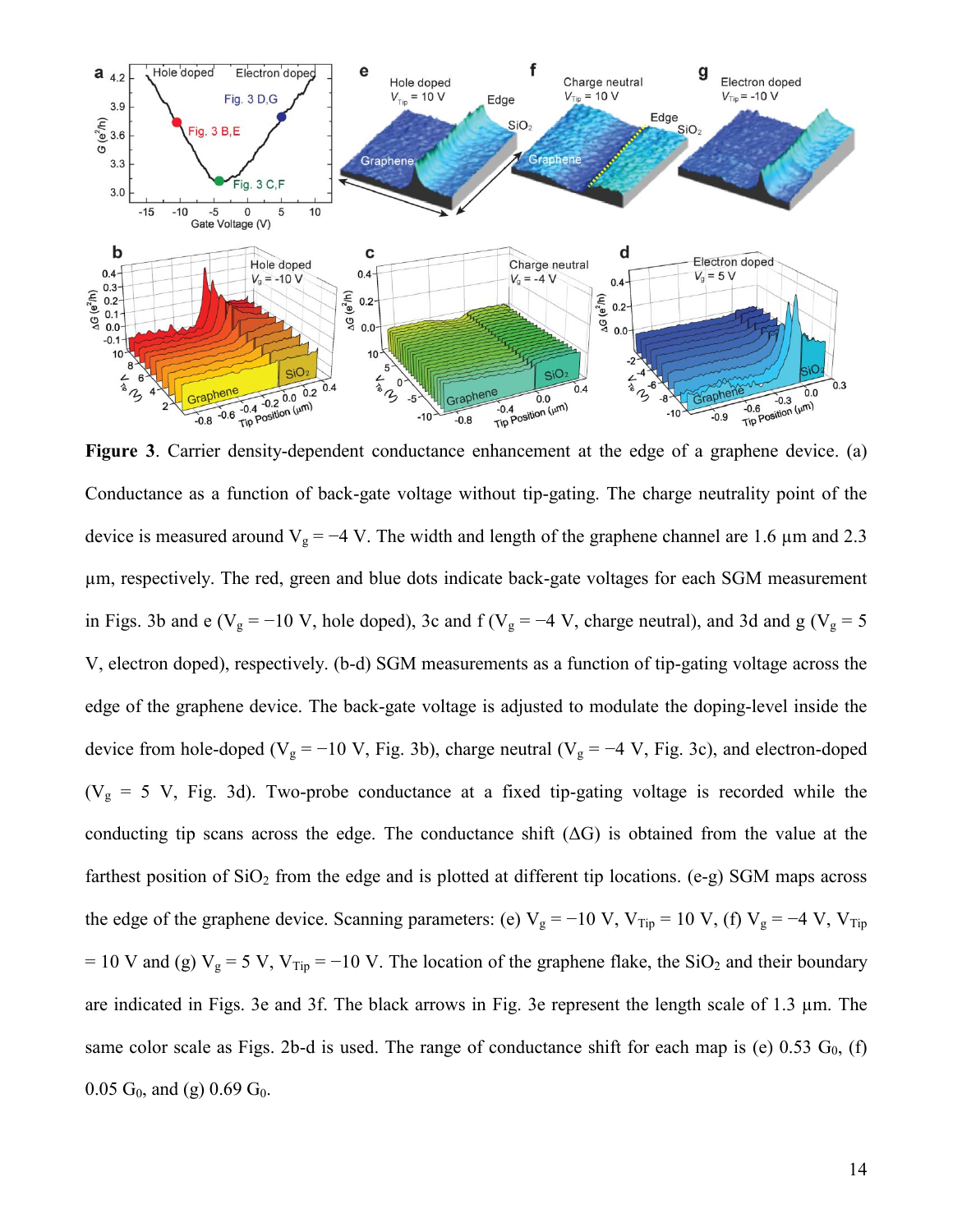

**Figure 4**. Theoretical model for the conductance enhancement at the edge of a graphene device. (a-c) Band diagrams of a zigzag-edged graphene device with half-width of 17 nm in the cases of chargeneutral (a), electron-doped (b), and electron-doped with a biased-tip positioned at the edge (c). In Fig. 4b, the flat band existed at the Fermi-level (Fig. 4a) is bent toward the valence band since the energies of localized states at the graphene device edge follow the Dirac point shift. In Fig. 4c, the degeneracy of the curved flat band is lifted due to the electric field from the conducting tip and eventually one of them crosses the Femi-level resulting in an additional conduction channel at the Fermi-level. (d) Conductance variation as a function of tip location from the edge to the center of the device at various graphene edge configurations. A Gaussian tip width of 0.75 nm is used for the calculation. The ratio between the number of zigzag (zz) and armchair (ac) chains does not affect the conductance enhancement.